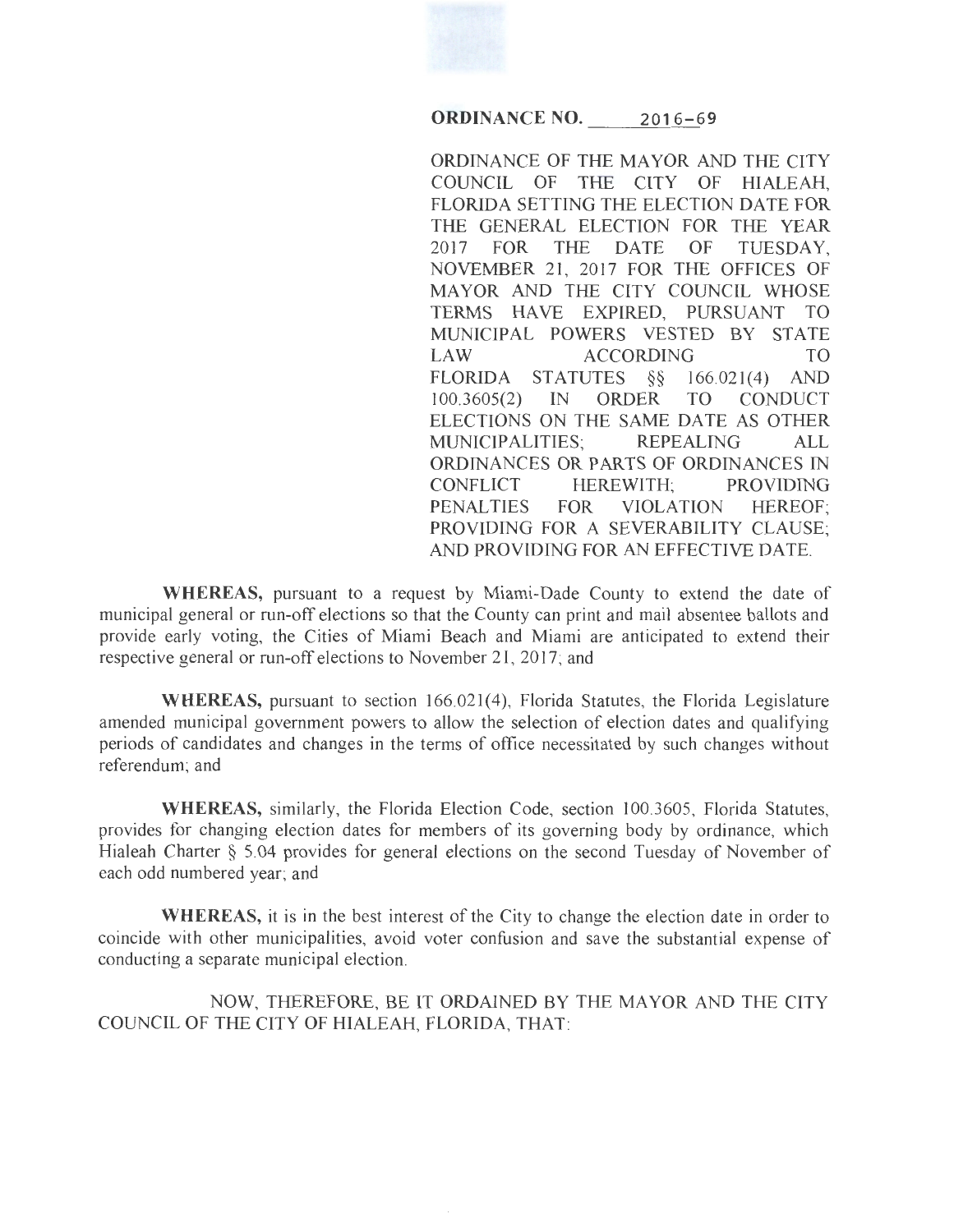# Ordinance No. **2016-69** Page 2

**Section 1:** The Mayor and the City Council of the City of Hialeah, Florida hereby extend the election date for the general election for the year 2017 to Tuesday, November 21, 2017, for the offices of Mayor and Councilmembers whose terms have expired, pursuant to municipal powers vested by state law according to Florida Statutes §§ 166.021(4) and 1 00.3605(2) in order to conduct elections on the same date as other municipalities.

## **Section 2: Repeal of Ordinances in Conflict.**

All ordinances or parts of ordinances in conflict herewith are hereby repealed to the extent of such conflict.

#### **Section 3: Penalties.**

Every person violating any provision of the Code or any ordinance, rule or regulation adopted or issued in pursuance thereof shall be assessed a civil penalty not to exceed \$500.00 within the discretion of the court or administrative tribunal having jurisdiction. Each act of violation and each day upon which any such violation shall occur shall constitute a separate offense. In addition to the penalty described above, the City may pursue other remedies such as abatement of nuisance, injunctive relief, administrative adjudication and revocation of licenses or permits.

### **Section 4: Severability Clause.**

If any phrase, clause, sentence, paragraph or section of this ordinance shall be declared invalid or unconstitutional by the judgment or decree of a court of competent jurisdiction, such invalidity or unconstitutionality shall not affect any of the remaining phrases, clauses, sentences, paragraphs or sections of this ordinance.